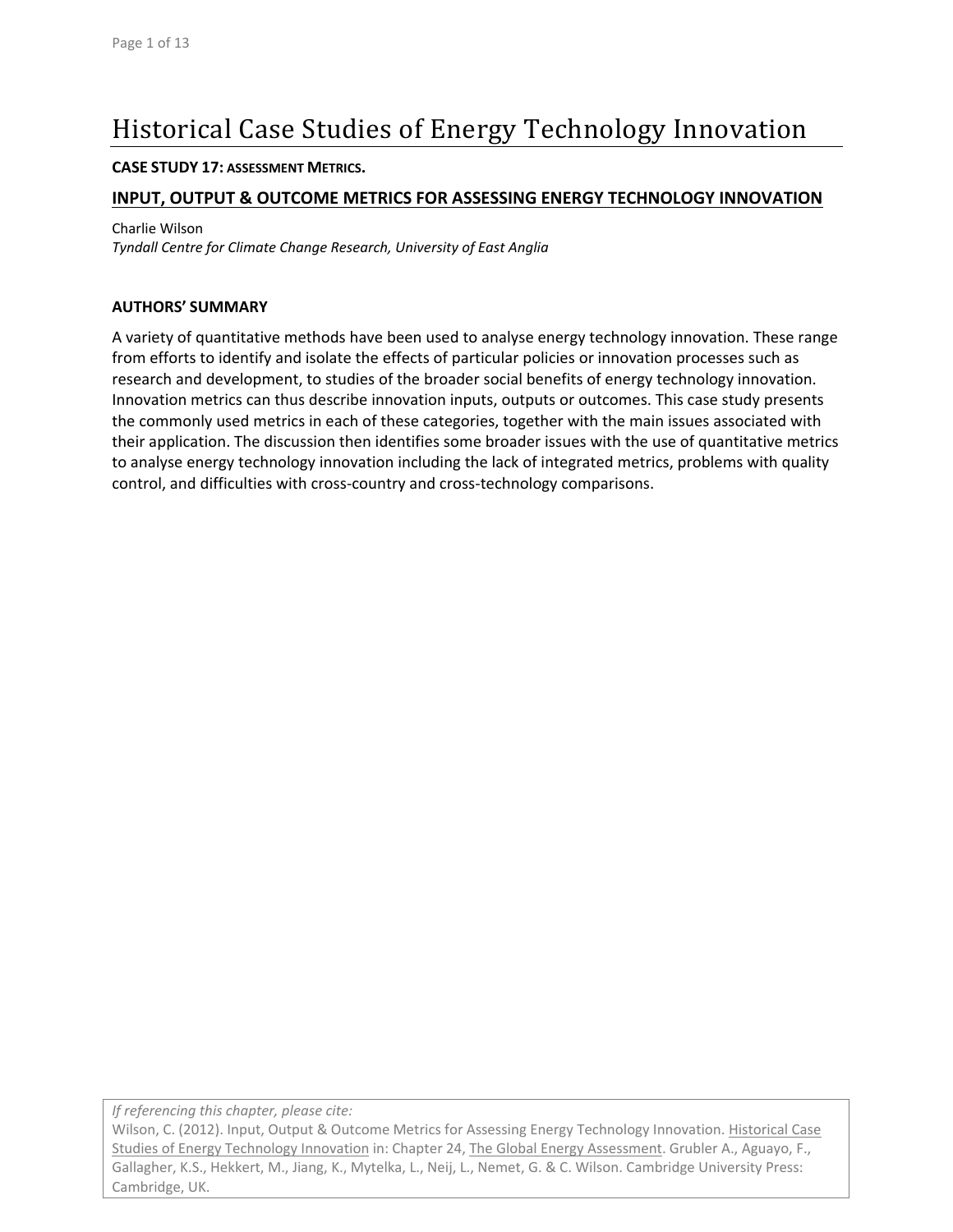# **1 QUANTITATIVE ANALYSIS OF ENERGY TECHNOLOGY INNOVATION**

A variety of quantitative methods have been used to analyse energy technology innovation. These range from efforts to identify and isolate the effects of particular policies or innovation inputs such as R&D investments, to studies of the broader social benefits of energy technology innovation.

One area of interest has been the relative influence of technology‐push and demand‐pull factors on innovation outcomes including (as examples) technology costs or market penetration. Some researchers have focused on particular energy technologies including wind power (e.g., Klaassen et al., 2005) and solar PV (Watanabe et al., 2000). Findings have proven sensitive to assumptions about knowledge depreciation and about the time lags between policy actions and the responses of innovation system actors. Both these factors are inherently difficult to estimate empirically.

Other researchers have sought to generalise underlying innovation mechanisms in highly stylized reduced form models (e.g., Kouvaritakis et al., 2000; Miketa and Schrattenholzer, 2004). These include learning or experience curves which describe cost reductions as experience with a technology accumulates (Junginger et al., 2010; Wene, 2000). Resulting models of learning are of direct interest to policymakers concerned with the magnitude and outcomes of public investments or policy initiatives to subsidize the demand for energy technology innovations (Duke and Kammen, 1999). But again, this approach is not without its problems. Learning curve models have been critiqued on the basis of their atheoretical specification (e.g., assumptions of perfect substitutability of R&D and learning‐by‐doing as sources of technological knowledge) as well as on statistical grounds (e.g., problems of collinearity in model parameter estimation). Moreover, observed discontinuities in learning rates, perhaps resulting from omitted variables, as well as observed high variability of learning rates across technologies and market environments (Nemet, 2009b) limit the reliability and predictive power of models for specific policy interventions.

Shifting from the measurement and modelling of innovation inputs (e.g., R&D investments) and outputs (e.g., cost reductions), cost‐benefit analyses have also been used to quantify the broader impacts and outcomes of energy technology innovation. The National Research Council in the US conducted one such study to measure the overall value of federal energy R&D programs (NRC, 2001) and a follow‐up study which applied the same methodology prospectively to analyse expected social returns on investment under a range of assumptions including future carbon prices (NRC, 2007). The scope of these costbenefit analysis is inherently broader than a modelling‐based analysis of particular innovation processes or specific technology case studies. Yet insights remain contingent on various assumptions, including those related to counterfactual innovation outcomes in the event that federal R&D investments was not made.

Quantitative analysis is not only retrospective. Decision analytic techniques, commonly used by R&D managers, have been used to elicit the subjective judgment of experts familiar with particular technologies (Clemen and Kwit, 2001; Peerenboom et al., 1989). In the US, this is now recommended practice for helping guide and evaluate public energy technology innovation investments (NRC, 2007). Findings can be used to parameterize models or quantify roadmaps of future technology trajectories. Recent examples include studies of solar PV and carbon capture technologies (Baker et al., 2009).

#### *If referencing this chapter, please cite:*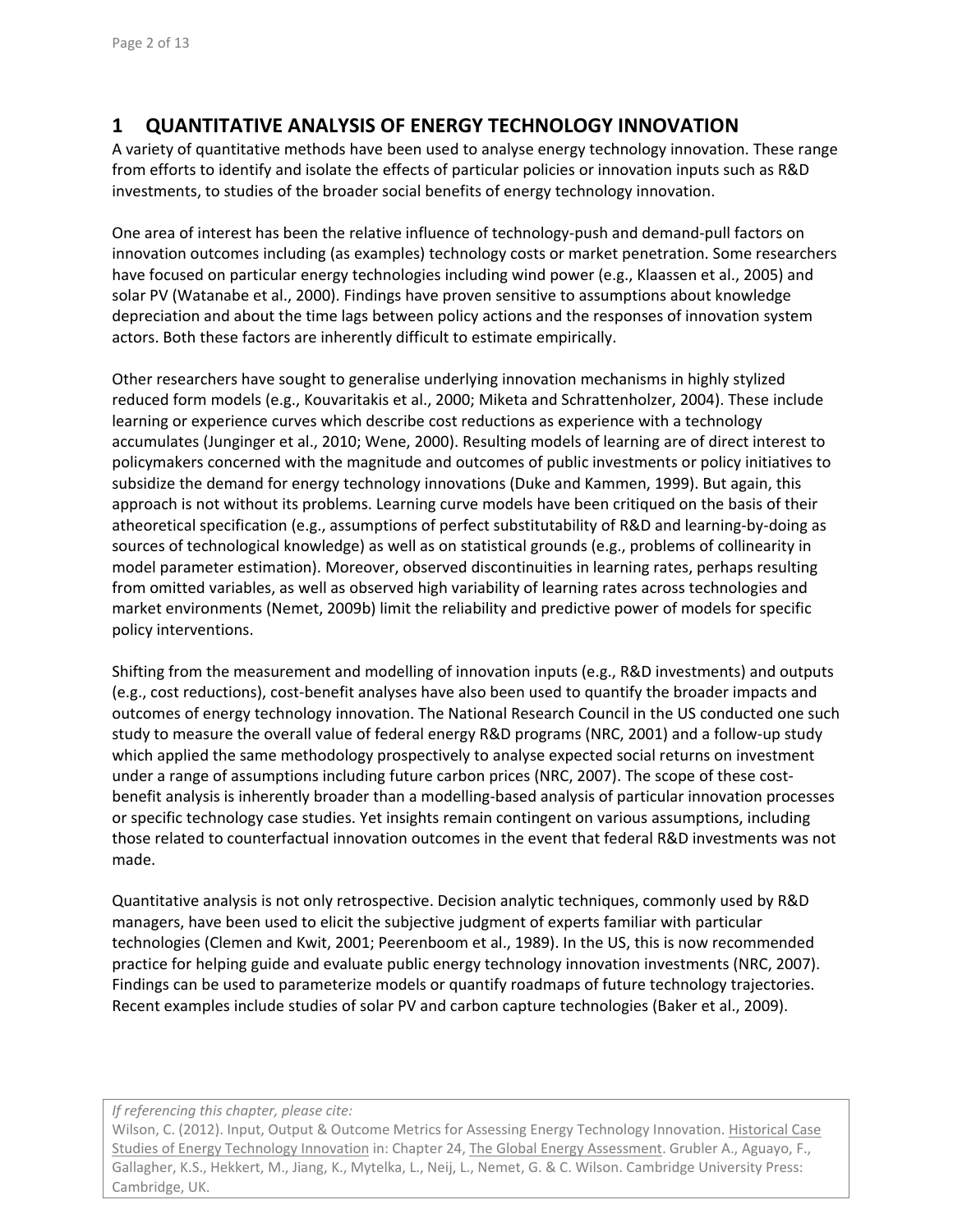# **2 INNOVATION METRICS**

The most commonly used quantitative metrics of innovation relating to energy technology can be divided into three types. *Input* metrics describe financial, labour, and other inputs to the innovation system and innovation processes (like R&D). *Output* metrics describe defined products of the innovation system and innovation processes. These extend from the demonstrated technical feasibility of prototype innovations, the successful scaling‐up of technological options either at the level of individual technologies (e.g., larger wind turbines) or of entire industries (e.g., solar PV market deployment), or reaching desired pre‐specified technology performance targets (in terms of efficiency or costs). *Outcome* metrics describe broader energy sector or economy‐wide impacts of the successful diffusion of innovations into the marketplace (e.g., carbon emission reductions, jobs created, social returns on innovation investments). These metric proxies of innovation inputs, outputs, and outcomes can be either intangible (e.g., knowledge stock, practical problems and ideas) or tangible and human (e.g., investments needed, scientists, laboratories) (Freeman and Soete, 2000). The following three sections provide an overview of commonly used innovation metrics and their attendant issues, drawing on Gallagher et al. (2006) and Sagar and Holdren (2002) unless otherwise noted.

### **2.1 Input Metrics**

Table 1 summarises commonly used input metrics applied to energy technology innovation. Common issues associated with the practical application of each metric are also noted.

*If referencing this chapter, please cite:*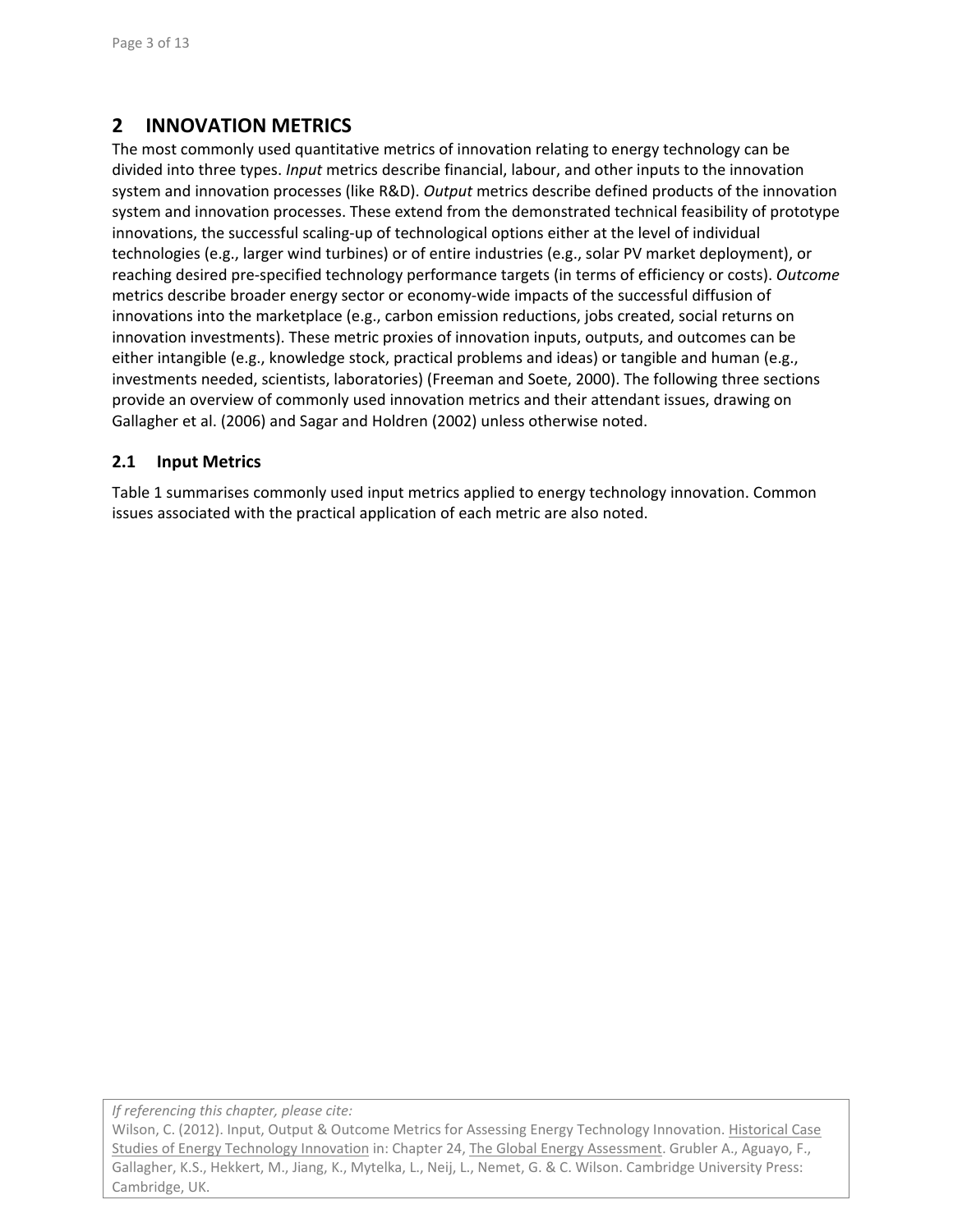|              | <b>Metric</b>      | <b>Description</b>                                                                                                                                                                                                                                                                                                                                                         | <b>Issues</b>                                                                                                                                                                                                                                                                                                                                                                                                                                                                                                                                                                                                                                                                                      |
|--------------|--------------------|----------------------------------------------------------------------------------------------------------------------------------------------------------------------------------------------------------------------------------------------------------------------------------------------------------------------------------------------------------------------------|----------------------------------------------------------------------------------------------------------------------------------------------------------------------------------------------------------------------------------------------------------------------------------------------------------------------------------------------------------------------------------------------------------------------------------------------------------------------------------------------------------------------------------------------------------------------------------------------------------------------------------------------------------------------------------------------------|
| <b>NPUTS</b> | R&D<br>Expenditure | Public, private or total<br>$\bullet$<br>expenditure on R&D (e.g., real \$).<br>Can also include expenditure on<br>$\bullet$<br>demonstration projects (i.e.,<br>R, D&D)<br>Expressed either in absolute<br>$\bullet$<br>terms or as 'R&D intensities'<br>normalised for total output<br>(GDP), total investment, etc.                                                     | Data on public R&D expenditure typically<br>$\bullet$<br>available; time series data allows trends to<br>be analysed.[1]<br>Private R&D data, particularly in non-listed<br>$\bullet$<br>companies, can be difficult to obtain; if<br>available, data are often highly aggregated<br>so difficult to isolate expenditures specific to<br>energy R&D.                                                                                                                                                                                                                                                                                                                                               |
|              | Investment         | Public, private or total<br>$\bullet$<br>investment in innovation (e.g.,<br>real \$).<br>Includes R&D expenditure (see<br>$\bullet$<br>above) but also investments in<br>demonstration, early deployment<br>and diffusion.<br>Narrow investment metrics can<br>$\bullet$<br>also be normalised (e.g., early<br>stage venture capital as % of total<br>venture capital).[2] | Similar issues to R&D expenditures (see<br>$\bullet$<br>above) but broader categorisation of<br>investment can avoid disaggregation issues<br>(e.g., of aggregated investment figures in<br>corporate accounts).<br>Investment data tend to under-represent<br>$\bullet$<br>later stage innovation activities (see text<br>below) and conflate R&D and demonstration<br>stages.<br>Some databases compile private investments<br>$\bullet$<br>into specific technology sectors by investor<br>type (e.g., venture capital, private equity);<br>but investment targets are usually start-up<br>companies rather than innovation per se,<br>and databases mainly cover industrialised<br>markets.[3] |
|              | Human<br>Resources | Number of scientists and<br>$\bullet$<br>engineers engaged in R&D.<br>Can be weighted by education<br>$\bullet$<br>(e.g., highest degree attained) or<br>type of training.<br>Expressed either in absolute<br>$\bullet$<br>terms, by sector, or per capita.                                                                                                                | Use as a proxy for 'tacit' knowledge<br>$\bullet$<br>embodied in labour input to innovation<br>process.<br>Simplified metric does not account for<br>$\bullet$<br>quality or efficiency, nor differences in<br>research infrastructure and capital<br>equipment (so difficult to assess R&D labour<br>productivity).<br>As with investment metrics, difficult to<br>$\bullet$<br>isolate labour input specific to energy<br>innovation, particularly in diversified<br>companies.                                                                                                                                                                                                                  |

**TABLE 1. COMMONLY USED METRICS OF INNOVATION INPUTS.**

[1]. For US R&D trends and analysis, see Nemet and Kammen, 2007; Margolis and Kammen, 1999 and for detailed data, see Gallagher and Anadon, 2009; for selected global data, see Sagar and van der Zwaan, 2006. [2]. Innovation ratios measure the proportion of high risk private capital invested in early stage (or high tech) technologies as a proxy measure of the extent to which innovation systems support capital constrained entrepreneurial firms through the 'valley of death' between innovation and commercial diffusion. See Rin et al., 2006 for an example. In principle, innovation ratios could be used to measure different success factors of an innovation system: for example, total venture capital investments as a proportion of total investments would capture the successful leveraging of risk‐taking private capital premised on broad market acceptance and diffusion. [3]. Examples include the European Venture Capital Association yearbooks (for the EU) and New Energy Finance (in the US).

*If referencing this chapter, please cite:*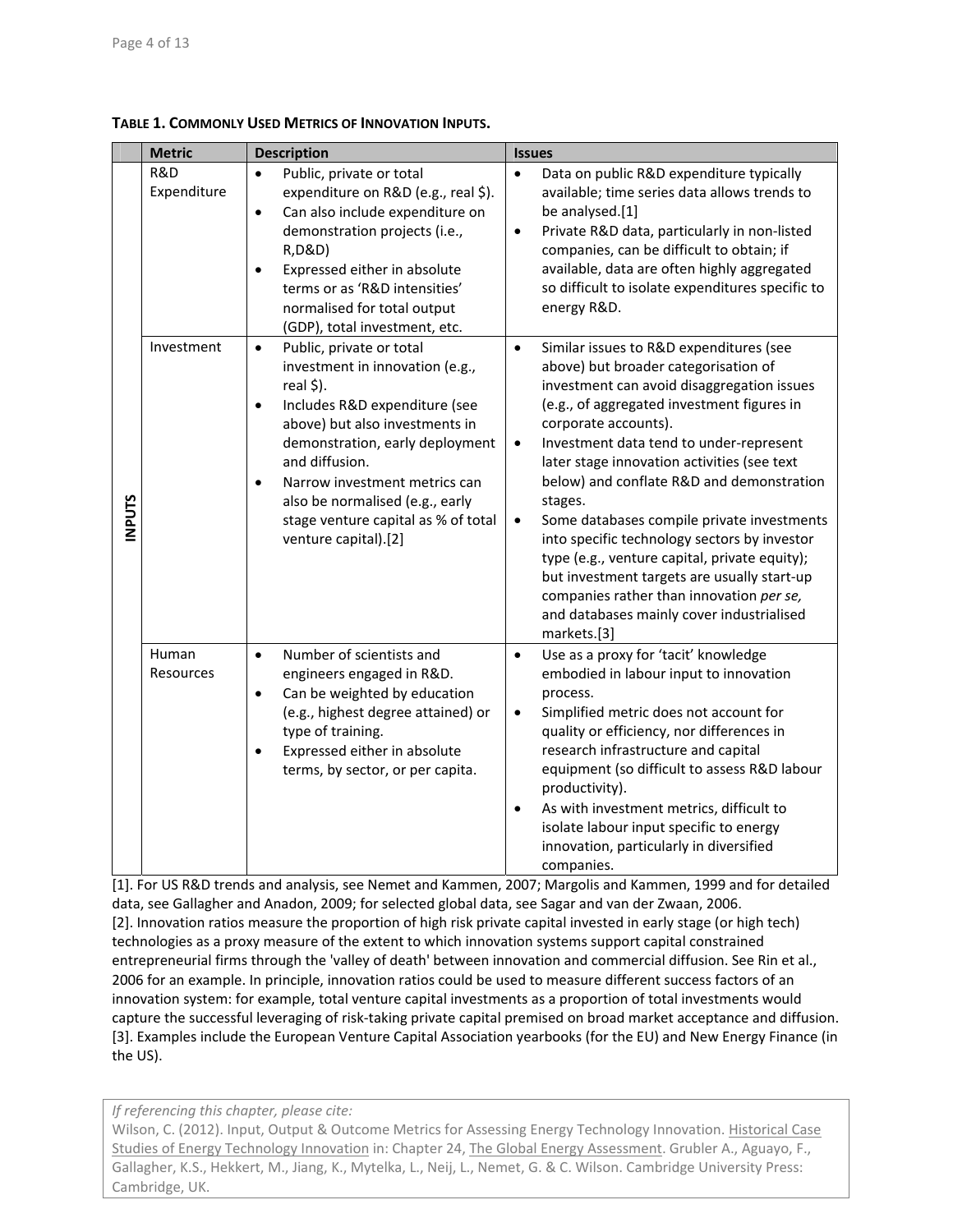## **2.2 Output Metrics**

Table 2 summarises commonly used output metrics applied to energy technology innovation. Again, common issues associated with the practical application of each metric are also noted.

|                | <b>Metric</b>                 | <b>Description</b>                                                                                                                                                                                                                                                     | <b>Issues</b>                                                                                                                                                                                                                                                                                                                                                                                                                                                               |
|----------------|-------------------------------|------------------------------------------------------------------------------------------------------------------------------------------------------------------------------------------------------------------------------------------------------------------------|-----------------------------------------------------------------------------------------------------------------------------------------------------------------------------------------------------------------------------------------------------------------------------------------------------------------------------------------------------------------------------------------------------------------------------------------------------------------------------|
| <b>DUTPUTS</b> | Publications                  | Number of peer-reviewed<br>$\bullet$<br>articles.<br>Can be weighted by<br>$\bullet$<br>citations or impact factors.<br>Can also include other<br>$\bullet$<br>research publications<br>(reports, books,<br>evaluations, etc.)<br>Workshops & conferences<br>$\bullet$ | Readily available information, but English<br>$\bullet$<br>language bias.<br>Difficult to define clear system boundaries for<br>$\bullet$<br>energy technology innovations: e.g., should<br>articles on complementary technologies such as<br>catalysts, materials, and control systems be<br>included?<br>Useful metric for program evaluation if quality or<br>$\bullet$<br>impact-weighted.                                                                              |
|                | Patents                       | Number of patents filed or<br>$\bullet$<br>granted.<br>Can be weighted by<br>$\bullet$<br>citations.                                                                                                                                                                   | Similar issues to publications: readily available,<br>$\bullet$<br>but difficult to define system boundaries. Greatest<br>validity if used at low level of aggregation.[1]<br>Biased towards industrialised countries, and<br>$\bullet$<br>towards industrial sectors with higher propensity<br>to patent.<br>Patents generally relate to R&D rather than later<br>stage innovation activities, and are not necessarily<br>good predictors of successful commercialisation. |
|                | Technologies                  | Number of technologies<br>$\bullet$<br>commercialised.<br>Can be in terms of plants,<br>$\bullet$<br>production lines, product<br>variants, process<br>improvements, companies,<br>turnover, etc.                                                                      | Most visible measure of ultimate success of<br>$\bullet$<br>innovation process.<br>Difficult to define clear system boundaries for<br>$\bullet$<br>what constitutes a technology, particularly for<br>complex multi-component systems (e.g., aircraft).<br>Fails to capture increases in learning and know-<br>$\bullet$<br>how for technologies based on tacit or non-<br>codified knowledge (e.g., energy efficient building<br>design).                                  |
|                | Technology<br>Characteristics | Ratios of technical to<br>$\bullet$<br>service characteristics.                                                                                                                                                                                                        | Change in ratios of technical characteristics to<br>$\bullet$<br>performance or service characteristics indicate<br>directionality and variety of innovations, as well<br>as their proximity to the technological frontier.[2]<br>Technology specific: not possible to use in meta-<br>analyses.                                                                                                                                                                            |

**TABLE 2. COMMONLY USED METRICS OF INNOVATION OUTPUTS.**

[1]. For an overview of issues relating to patents as an output metric, see Basberg, 1987; OECD, 2009. For studies using patent citations to assess environmental and energy technology innovation, see Nemet, 2009a; Popp, 2005. For a recent application of patent count data to assess the effectiveness of different types of environmental policy on renewable energy innovation, see Johnstone et al., 2010, and for a similar study but on energy efficient building technology, see Noailly, 2012.

[2]. For applications of this approach to helicopters, see Saviotti and Trickett, 1992; to aircraft, see Frenken and Leydesdorff, 2000; to refineries, see Nguyen et al., 2005.

*If referencing this chapter, please cite:*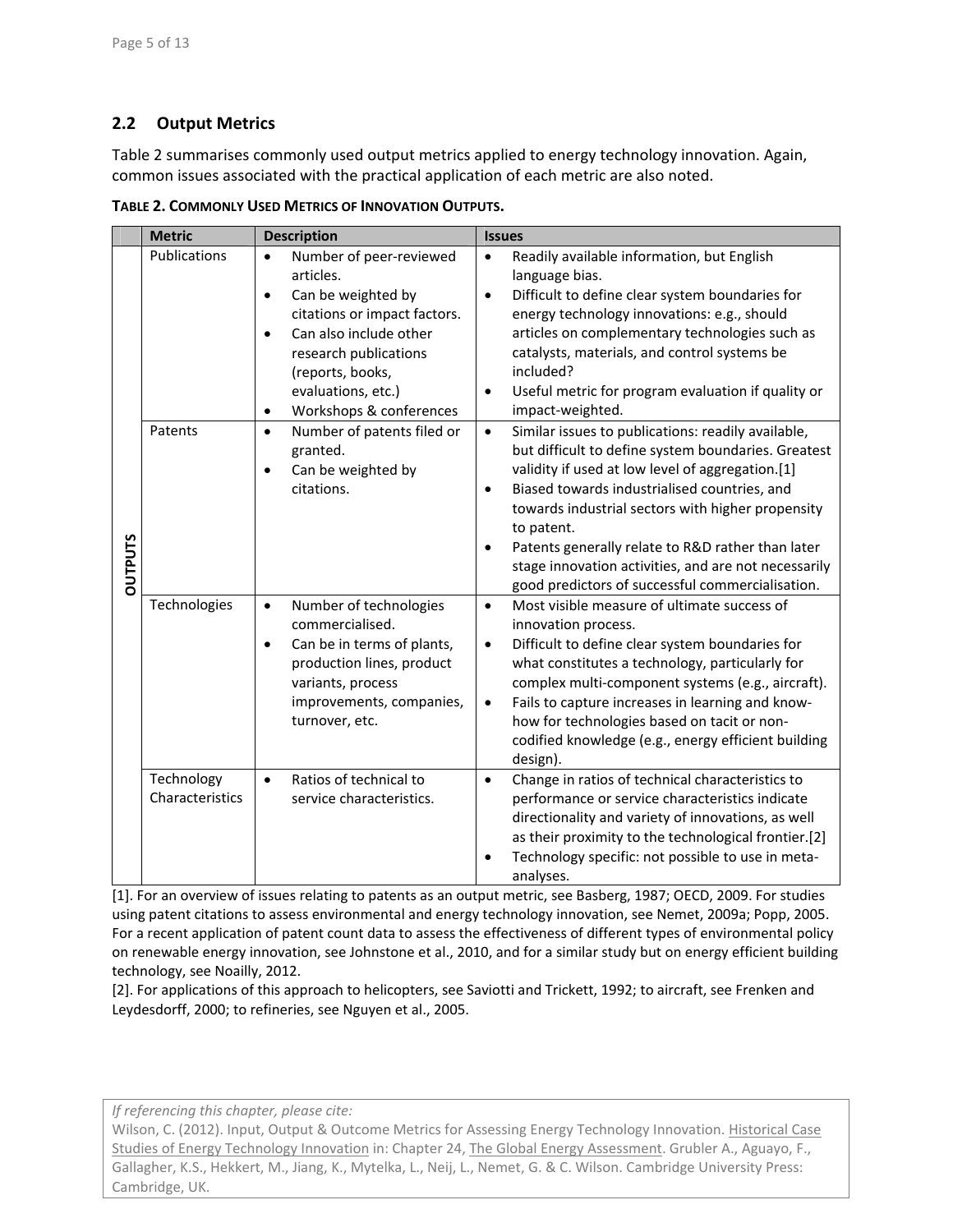## **2.3 Outcome Metrics**

Table 3 summarises commonly used outcome metrics applied to energy technology innovation with frequent issues associated with the practical application of each metric also noted.

|                 | <b>Metric</b>                      | <b>Description</b>                                                                                                                                                                                                                                                                         | <b>Issues</b>                                                                                                                                                                                                                                                                                                                                                                                                                                                                                                                                                    |
|-----------------|------------------------------------|--------------------------------------------------------------------------------------------------------------------------------------------------------------------------------------------------------------------------------------------------------------------------------------------|------------------------------------------------------------------------------------------------------------------------------------------------------------------------------------------------------------------------------------------------------------------------------------------------------------------------------------------------------------------------------------------------------------------------------------------------------------------------------------------------------------------------------------------------------------------|
| <b>OUTCOMES</b> | Market<br>Penetration              | Number or capacity of<br>$\bullet$<br>technologies sold or used.<br>Market share (or penetration<br>$\bullet$<br>rate) is alternative measure<br>normalising for size of market or<br>economy, hence describing the<br>extent of substitution into - or<br>capture of - a specific market. | Generally available data.<br>$\bullet$<br>$\bullet$<br>Extensive empirical literature on diffusion<br>dynamics, market penetration, and<br>substitution effects.[1]<br>Bias towards 'successful' innovations that<br>$\bullet$<br>have diffused widely. Best suited to<br>retrospective historical analysis.                                                                                                                                                                                                                                                     |
|                 | Learning<br>Rates                  | Rate of cost reduction of a<br>$\bullet$<br>technology.<br>Conventionally measured as the<br>$\bullet$<br>% reduction in unit cost per<br>doubling of cumulative<br>production.<br>Can be measured for production<br>$\bullet$<br>plants, organisations or<br>technologies.                | Learning rates emphasize the<br>$\bullet$<br>commercialisation phase of a technology but<br>substantive cost reductions may also occur in<br>the earlier innovation stages.<br>Production and cost (or price) data generally<br>$\bullet$<br>available, and mechanisms for learning<br>effects have been extensively researched.[2]<br>$\bullet$<br>Learning rates can vary widely between<br>variants of the same technology and between<br>plants producing the same technology;<br>learning rates are also sensitive to timing and<br>data fitting issues.[3] |
|                 | Economic<br><b>Benefits</b>        | Cost benefit analysis.<br>$\bullet$<br>Can be aggregated as net social<br>$\bullet$<br>benefit, or left disaggregated in<br>multiple 'accounts' (e.g., labour,<br>environment, knowledge, etc.).                                                                                           | (Investment) costs generally easier to<br>$\bullet$<br>quantify than benefits which can include<br>environmental and energy security<br>externalities, knowledge stocks and<br>spillovers, option values of technology<br>portfolios, as well as more conventional net<br>employment, tax, and consumer surplus<br>benefits.<br>Cost benefit analyses widely used as core<br>$\bullet$<br>component of program evaluations.[4]                                                                                                                                   |
|                 | Energy /<br>Emissions<br>Intensity | Primary energy (GJ), electricity<br>$\bullet$<br>(GWh), or emissions (e.g., tCO <sub>2</sub><br>tSO <sub>x</sub> ) per unit of GDP.<br>Normalisation can also be more<br>$\bullet$<br>tightly defined, e.g., per sector,<br>or per power plant.                                            | Readily available data; meaningful as part of<br>$\bullet$<br>time series trend.<br>Aggregate impact of innovation only, and<br>$\bullet$<br>potentially confounded by structural changes<br>to economic activity, non-price induced<br>changes, and inter-fuel substitution.                                                                                                                                                                                                                                                                                    |
|                 | Project /<br>Program<br>Evaluation | Size and number of programs in<br>$\bullet$<br>terms of employees, turnover,<br>investment, outputs, etc.                                                                                                                                                                                  | Difficult to assess quality, so need to<br>$\bullet$<br>complement with case study or survey<br>research (see text below).<br>Similar issues with tacit knowledge as for<br>$\bullet$<br>technologies (see above under outputs).                                                                                                                                                                                                                                                                                                                                 |

**TABLE 3. COMMONLY USED METRICS OF INNOVATION OUTCOMES.**

*If referencing this chapter, please cite:*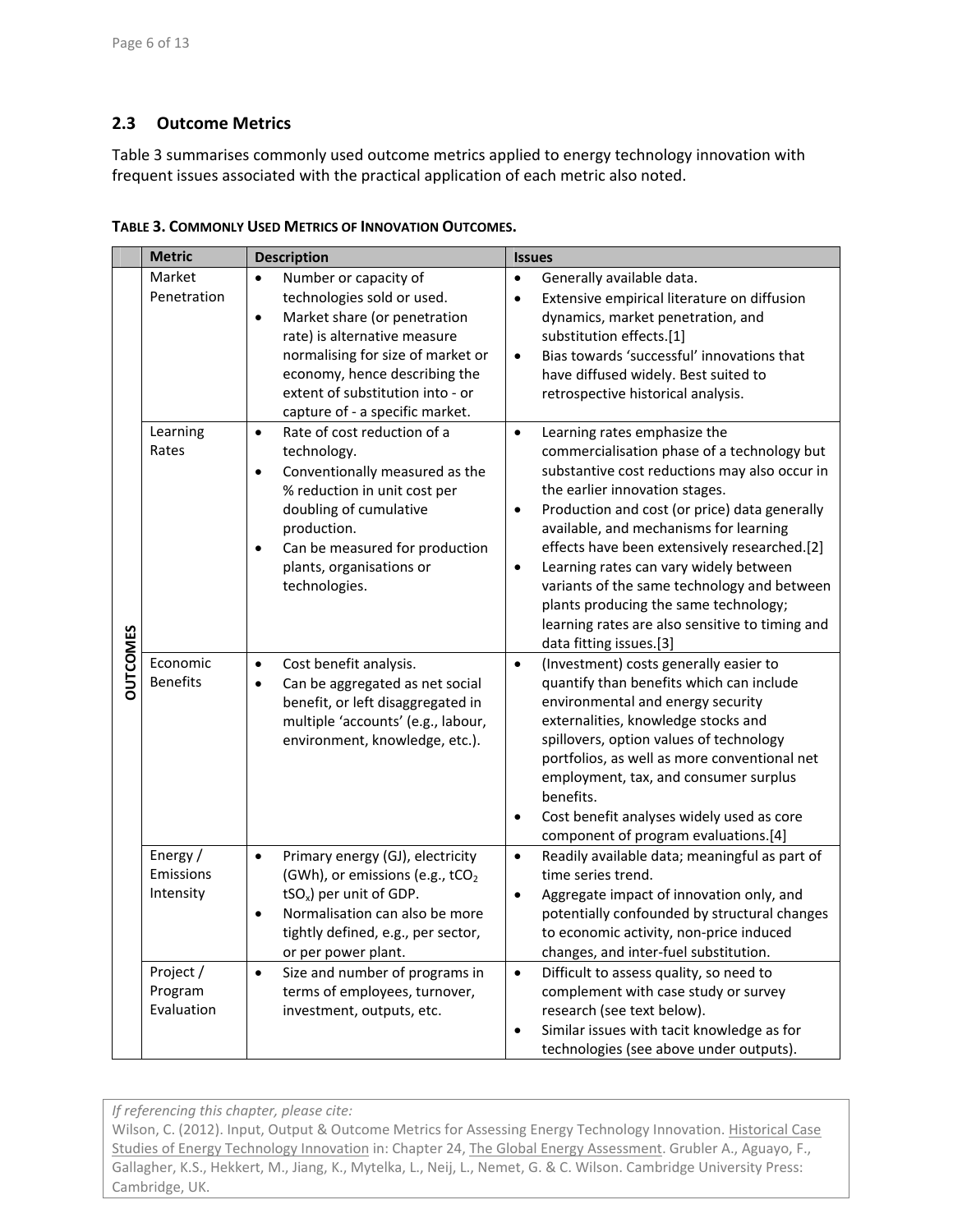[1]. For a theoretical overview and empirical treatment of energy and environmental technologies globally, see Grubler, 1998.

[2]. In general terms, the experience of 'doing' or producing a good gives rise to incremental improvements in design, process techniques, product efficiency, labour productivity and so on as a basis for reductions in unit cost. For reviews related to manufacturing, see Argote and Epple, 1990 and to energy innovation, see Grubler et al., 1999. For empirical analyses of energy technology learning rates, see IEA, 2000; Junginger et al., 2010; McDonald and Schrattenholzer, 2001.

[3]. For an analysis of learning rate variability between different specification coal power plants, see Joskow and Rose, 1985. For issues with data fitting with examples for solar PV and wind power, see Nemet, 2009b. [4]. For a comprehensive evaluation of two major energy technology innovation programmes, see NRC, 2001, and for the same social return on investment framework applied prospectively, see NRC, 2007. For an example of an econometric evaluation of program costs relating to demand‐side management with a subsequent critique, see Auffhammer et al., 2008; Loughran and Kulick, 2004.

# **3 DISCUSSION**

### **3.1 Lack of integrated metrics for energy technology innovation**

With respect to high-tech companies, Hagedoorn and Cloodt (2003) discuss the absence of a generally accepted metric of innovation despite the long tradition of using single metrics to study innovation, including R&D, patents, and new product announcements,. In response they propose a composite innovation metric to describe companies' overall 'innovative performance'

It is similarly salient that no single metric dominates assessments of energy technology innovation. As shown in Tables 1, 2, and 3 above, this can be explained partly by issues of data availability, reliability, and definition which mean each metric has its shortcomings. Defining what constitutes an energy technology is also far from straightforward. Energy assessments typically focus on the supply‐side only, but many activities in the industrial, agricultural, and residential and commercial buildings sectors are also fundamentally connected to energy technology innovation.

A more general observation, however, is that no single metric captures the *overall* success of the energy technology innovation endeavour, linking inputs to outputs and broader outcomes. Learning rates are one exception as they are a hybrid metric that links inputs (investments in production) to outputs (cost per unit production), but they are typically confined to the diffusion phase of technologies that have succeeded in the market. As such, they omit the uncertain and complex inter-relationships among innovation processes during the early innovation stages which generate technological novelty.

Other fields of innovation ‐ e.g., agriculture, pharmaceuticals, aerospace ‐ are similarly characterised by a mixed, staged involvement of both public and private resources, and a complex set of time‐lagged processes linking innovation inputs to outputs. In these fields, innovation assessments commonly use econometric or regression techniques to evaluate either net social returns on R&D, or productivity gains. In agriculture, for example, such techniques have long been used to examine the effectiveness of particular structures and roles in the innovation process (Evenson et al., 1979), and to account for the often long time lags between innovation inputs and outputs (Alston et al., 2000).

Certainly, the use of econometric methods to evaluate innovation is not without its issues (Griliches, 1987). However, innovation assessments in the energy field have not similarly converged on a broadly

#### *If referencing this chapter, please cite:*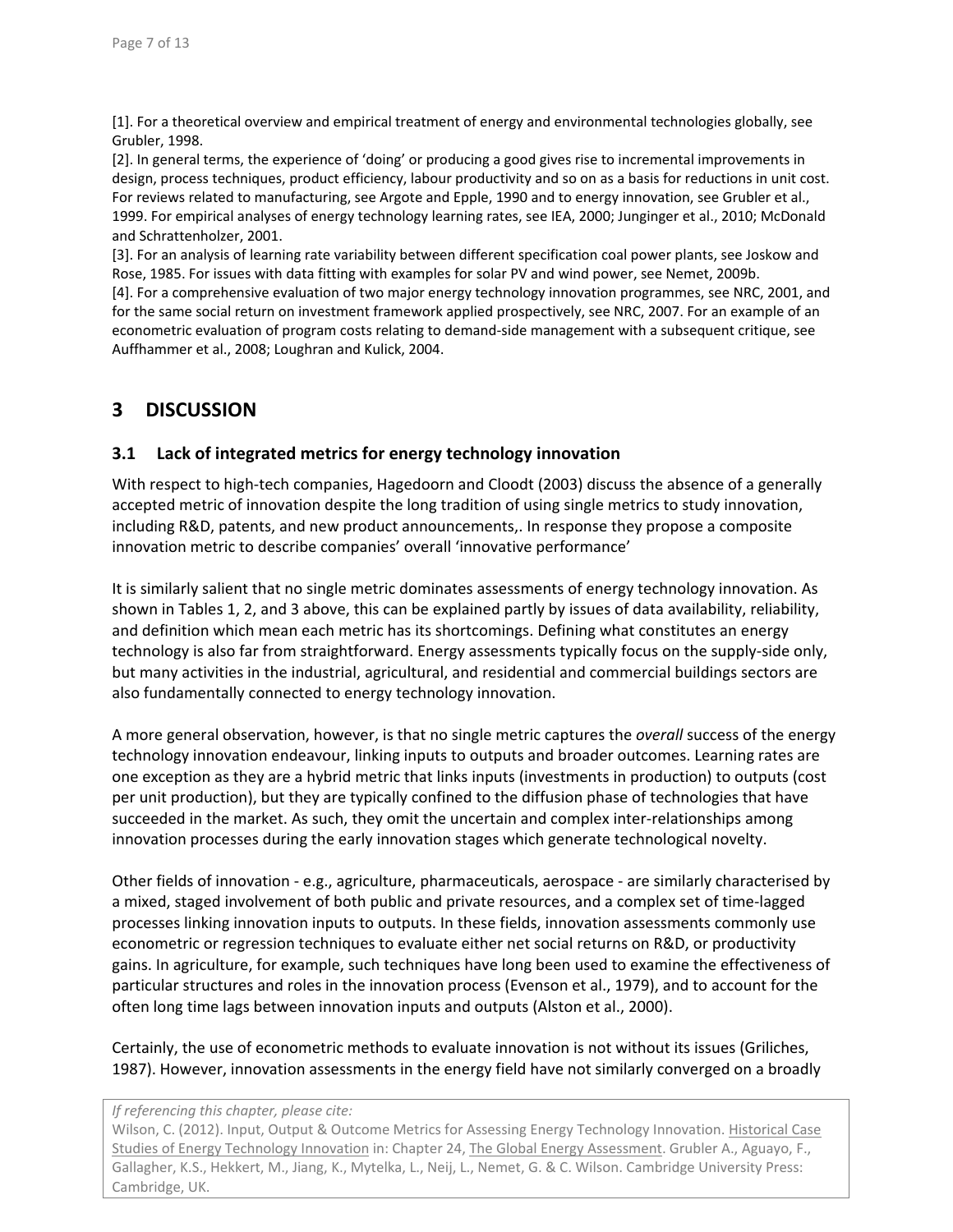accepted set of analytical approaches. Many, if not all of the data and methodological limitations raised in Table 1 above equally hamper the assessment of innovation in other fields. Neither is energy unique in the capital intensiveness of innovation outcomes (cf. pharmaceuticals) and the shape of returns in high volume, low margin regulated markets (cf. agriculture).

With respect to the evaluation of research, "*problems arise because not everyone perceives the same purpose*" (p14, Alston et al., 2000). Is this a particular problem with assessments of energy technology innovation? Agricultural innovation may emphasize productivity outcomes; pharmaceutical innovation may emphasize health outcomes. In contrast, there are many, varied, and oft-competing objectives for energy technology innovation. Does successful innovation reduce emissions in absolute terms? reduce energy or carbon intensity? reduce unit costs? reduce the cost of final service provision? increase option values in diverse portfolios? improve security, reliability, flexibility? ensure backstops are available? increase accessibility? And so on. The most appropriate dependent variable of an energy technology innovation assessment may also be technology-specific. This creates problems for meta-analyses and dampens convergence on a set of common assessment techniques and indicators.

## **3.2 Under‐representation of demonstration and deployment activities**

Although the overall innovation process is characterised by multiple feedbacks between stages, a general distinction can be made between research, development, demonstration, market formation and diffusion activities. Early deployment during the market formation stage is a precursor (but overlapping) stage to diffusion in which barriers to widespread commercialisation are targeted (e.g., through 'demand‐pull' type policies) (Sagar and van der Zwaan, 2006). R&D expenditures, investment data, as well as patent and publication data, tend to relate to the earlier research and development phases. For the financial metrics, this is driven by data availability associated with government's more central role in these higher risk activities with public good characteristics (e.g., non-appropriable knowledge generation). Outcome metrics inherently relate to the diffusion phase. This leaves the demonstration and early deployment phases under-represented by innovation metrics (Sagar and Gallagher, 2004). Both phases are critical to avoiding the so-called "valley of death" between innovation and successful diffusion if technologies still carry preventively high risks for private sector capital. Metrics of demonstration activities can be extracted from demonstration project databases for specific technologies (Harborne and Hendry, 2009). However, available statistics (e.g., IEA (2011) data on public R,D&D expenditures) are extremely limited with respect to technology demonstration activities. Assessing deployment activities is also difficult to do outside of specific program evaluations (see Table 1 above). For examples on clean coal and buildings, see Sagar and Gallagher, 2004.

### **3.3 Cross‐country comparison of innovation metrics**

Cross‐country comparisons of technological capabilities and innovation processes are complicated by the absence of standardised data. For a detailed discussion of issues, see Archibugi and Coco, 2005. As noted in Table 1 above, both R&D expenditure and investment data vary as to the system boundaries or definition of what is included (e.g., sources and targets) and to the coverage of the innovation lifecycle (Sagar and Holdren, 2002). Comparisons of innovation metrics across countries also need to control for confounding factors. For example, comparisons of human resource metrics need to account for labour cost differentials, and comparisons of peer‐reviewed papers may be biased by different cultural attitudes towards the importance of publications, and by access to English language journals (Archibugi and Coco, 2005). The same is broadly true of patents as the institutional nature of intellectual property

#### *If referencing this chapter, please cite:*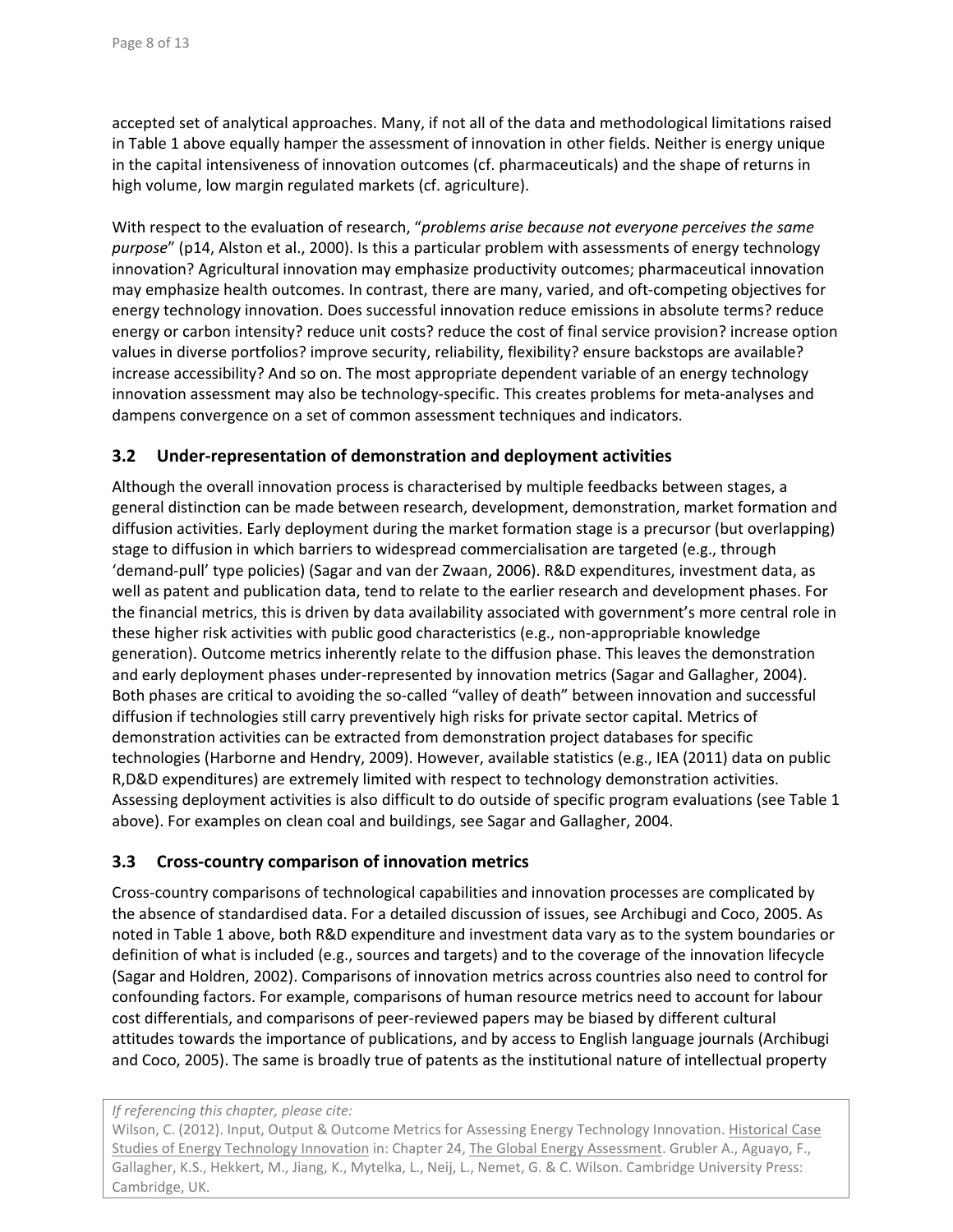rights varies widely between countries both in terms of propensity to patent, as well as the quality and accessibility of the patent system (Basberg, 1987). Cross‐country comparisons of energy and emissions intensity are confounded by numerous factors including the structural weighting of economic activity towards certain types of production (e.g., Alcantara and Duro, 2004), relative energy prices (Miketa, 2001), climatic factors, urban form, resource endowments, and so on. Comparison of within‐country time trends are informative through decomposition analyses to isolate the influence of technological change (IEA, 2004).

### **3.4 Quality control of quantitative metrics**

As with any quantitative metric, quality control is important to ensure results are meaningful. Some examples are included in Tables 1, 2, and 3 above. Numbers of publications or patents can be weighted by subsequent citations or some other measure of impact. Changes in the ratios between certain technical and performance characteristics offer another indication of qualitative changes in a technology's design (Saviotti and Metcalfe, 1984).

In general, however, complementary qualitative assessments of innovation processes are needed. Methods include interviews, process‐tracing, surveys of innovation process participants, and detailed case studies of innovation programs (as in this book). Important qualities of energy technology innovations to assess include contribution to portfolio diversity and innovation system management. Creating and maintaining diverse knowledge stocks can enhance system resilience and preserve option value with respect to long‐term climate change mitigation goals (Sanden and Azar, 2005). Management capabilities, as well as sufficient infrastructure and collaborative relationships to support knowledge generation, are important structural features of innovation systems and influence their successful functioning. (For an overview of innovation systems at a sectoral level, see Malerba, 2002; for applications to renewable energy, see Hekkert and Negro, 2009, and to biofuels, see Jacobsson, 2008).

## **4 CONCLUSION**

The growing body of quantitative analysis and modelling using input, output and outcome metrics of energy technology innovation has greatly improved our understanding of innovation processes. Systematic renderings of the whole energy technology innovation system are, however, rare. Wilson et al. (2012) compare a range of different metrics of both inputs, outputs and outcomes into global energy technology innovation (see also Figure 1). They find directed innovation efforts to clearly privilege energy supply technologies even though end-use technologies dominate innovation system outputs and desired innovation outcomes in terms of climate change mitigation or social rates of return. This is but one potential application of a compound set of metrics to assess the overall functioning of the energy technology innovation system.

However, as a final cautionary note, it is important to recognise the inherent limitations of quantitative metrics which emphasise particular elements of the energy technology innovation system and risk offering overly mechanistic explanations of causality. Quantitative assessments are also limited by data availability, as is evidenced by the relative dearth of empirical work on energy end‐use technologies compared to energy supply technologies, and on developing country transitions compared to developed country innovation systems. Descriptively as well as analytically rich case studies of energy technology innovation can help to counter some of these limitations.

#### *If referencing this chapter, please cite:*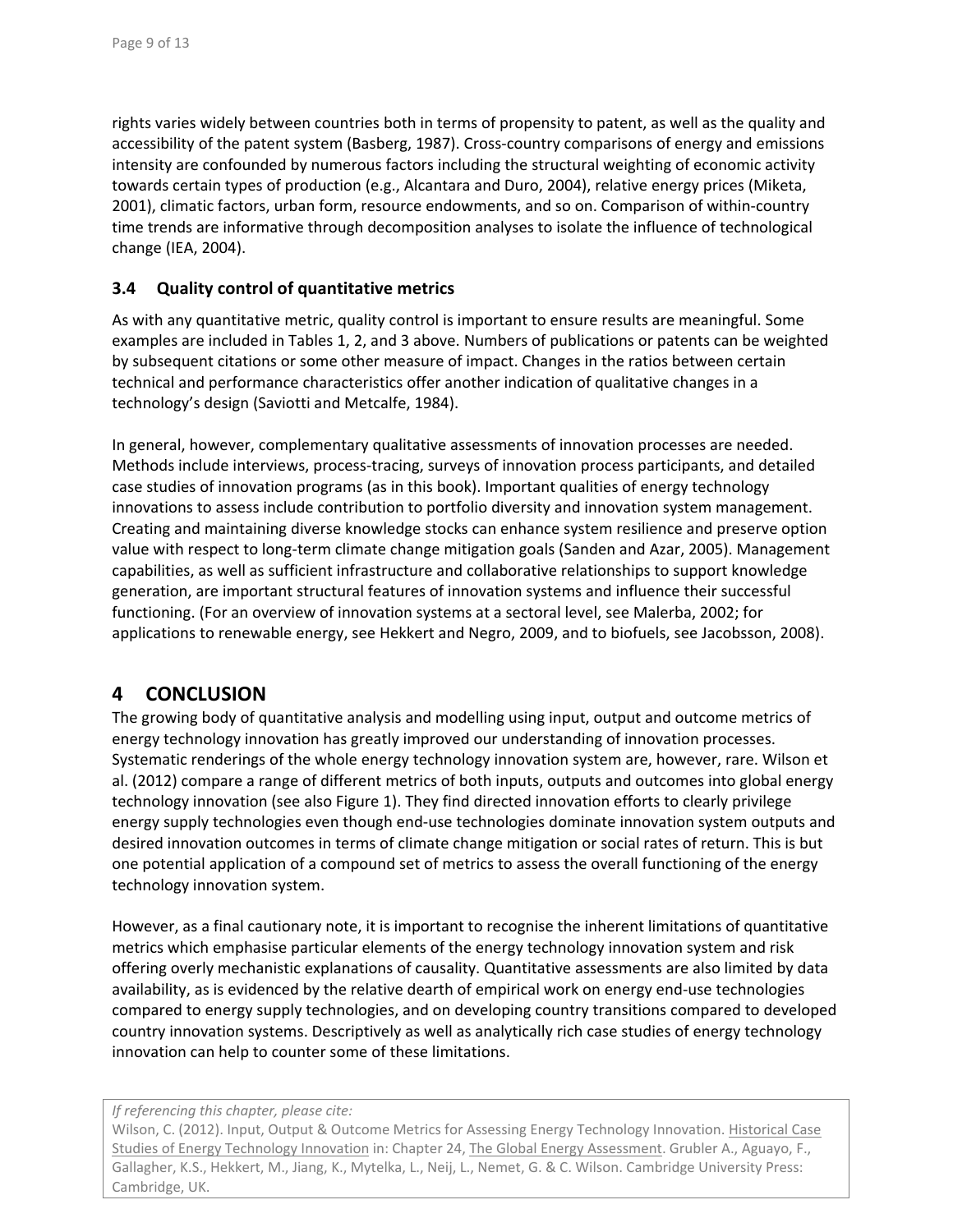

**FIGURE 1. USING INPUT, OUTPUT & OUTCOME METRICS TO ASSESS THE TECHNOLOGICAL EMPHASIS OF DIRECTED INNOVATION EFFORTS.** NOTES: BARS SHOW RELATIVE EMPHASIS ON ENERGY SUPPLY (RED) AND ENERGY END‐USE TECHNOLOGIES (GREEN) USING REPRESENTATIVE INDICATORS FOR DIFFERENT INNOVATION INPUTS (LEFT‐PANEL A) AND OUTPUTS & OUTCOMES (RIGHT‐PANEL B). SOURCE: WILSON ET AL., 2012.

# **5 FURTHER READING**

For a good overview of issues associated with assessing innovation in energy technologies, see: Gallagher et al., 2006. For an interesting recent application of one widely used metric, patent counts, see: Johnstone et al., 2010. For a comparison of innovation input and output metrics in the context of the energy system, see: Wilson et al., 2012.

# **6 REFERENCES**

- Alcantara, V. & Duro, J. A., 2004. Inequality of energy intensities across OECD countries: a note. *Energy Policy,* **32**(11): 1257‐1260.
- Alston, J. M., Chan‐Kang, C., Marra, M. C., Pardey, P. G. & Wyatt, T., 2000. *A Meta‐Analysis of Rates of Return to Agricultural R&D,* International Food Policy Research Institute (IFPRI), Washington, DC.
- Archibugi, D. & Coco, A., 2005. Measuring technological capabilities at the country level: A survey and a menu for choice. *Research Policy,* **34**(2): 175‐194.
- Argote, L. & Epple, D., 1990. Learning Curves in Manufacturing. *Science,* **247**(4945): 920‐924.
- Auffhammer, M., Blumstein, C. & Fowlie, M., 2008. Demand‐Side Management and Energy Efficiency Revisited. *The Energy Journal,* **29**(3): 91‐104.
- Baker, E., Chon, H. & Keisler, J., 2009. Advanced solar R&D: Combining economic analysis with expert elicitations to inform climate policy. *Energy Economics,* **31**: S37–S49.

*If referencing this chapter, please cite:*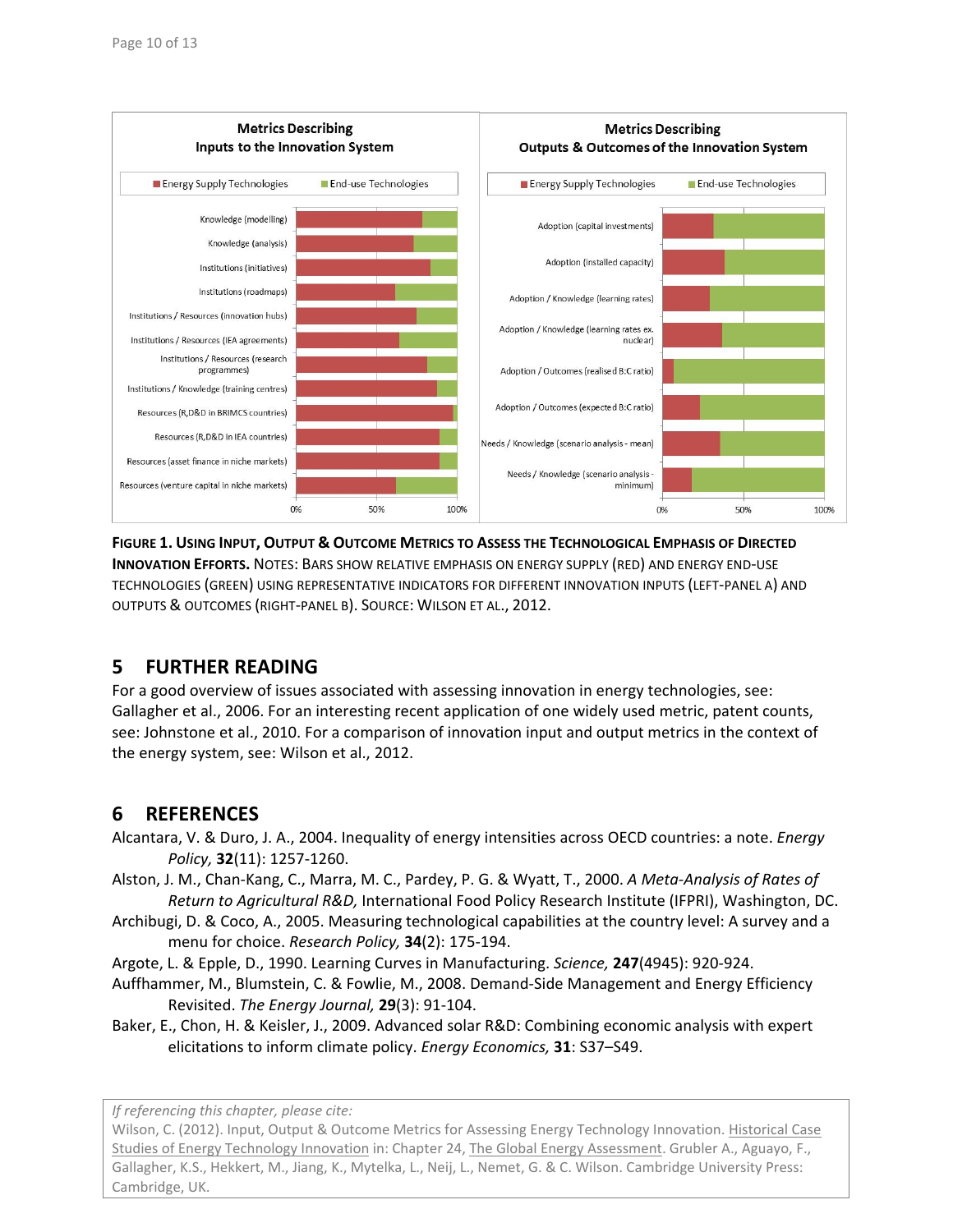- Basberg, B. L., 1987. Patents and the measurement of technological change: A survey of the literature. *Research Policy,* **16**(2‐4): 131‐141.
- Clemen, R. T. & Kwit, R. C., 2001. The Value of Decision Analysis at Eastman Kodak Company, 1990– 1999. *Interfaces,* **31**(5): 74–92.
- Duke, R. & Kammen, D. M., 1999. The economics of energy market transformation programs. *The Energy Journal,* **20**(4): 15‐64.
- Evenson, R. E., Waggoner, P. E. & Ruttan, V. W., 1979. Economic Benefits from Research: An Example from Agriculture. *Science,* **205**(4411): 1101‐1107.
- Freeman, C. & Soete, L., 2000. *The Economics of Industrial Innovation,* Cambridge, MA, MIT Press.
- Frenken, K. & Leydesdorff, L., 2000. Scaling trajectories in civil aircraft (1913‐1997). *Research Policy,* **29**(3): 331‐348.
- Gallagher, K. S. & Anadon, L. D., 2009. *DOE Budget Authority for Energy Research, Development, & Demonstration Database,* Belfer Center for Science and International Affairs, Harvard University, Cambridge, MA.
- Gallagher, K. S., Holdren, J. P. & Sagar, A. D., 2006. Energy‐Technology Innovation. *Annual Review of Environment and Resources,* **31**(1): 193‐237.
- Griliches, Z., 1987. R&D and Productivity: Measurement Issues and Econometric Results. *Science,* **237**(4810): 31‐35.
- Grubler, A., 1998. *Technology and Global Change,* Cambridge, UK, Cambridge University Press.
- Grubler, A., Nakicenovic, N. & Victor, D. G., 1999. Dynamics of energy technologies and global change. *Energy Policy,* **27**(5): 247‐280.
- Hagedoorn, J. & Cloodt, M., 2003. Measuring innovative performance: is there an advantage in using multiple indicators? *Research Policy,* **32** 1365–1379.
- Harborne, P. & Hendry, C., 2009. Pathways to commercial wind power in the US, Europe and Japan: The role of demonstration projects and field trials in the innovation process. *Energy Policy,* **37**(9): 3580‐3595.
- Hekkert, M. P. & Negro, S. O., 2009. Functions of innovation systems as a framework to understand sustainable technological change: Empirical evidence for earlier claims. *Technological Forecasting and Social Change,* **76**(4): 584‐594.
- IEA, 2000. *Experience Curves for Energy Technology Policy,* Paris, OECD/IEA.
- IEA, 2004. *Oil Crises & Climate Challenges: 30 years of energy use in IEA countries,* Paris, OECD/IEA.
- IEA, 2011. Energy Technology RD&D, online data base, 2011 edition. International Energy Agency (IEA), Paris, France.
- Jacobsson, S., 2008. The emergence and troubled growth of a 'biopower' innovation system in Sweden. *Energy Policy,* **36**(4): 1491‐1491.
- Johnstone, N., Haščič, I. & Popp, D., 2010. Renewable Energy Policies and Technological Innovation: Evidence Based on Patent Counts. *Environmental and Resource Economics,* **45**(1): 133‐155.
- Joskow, P. L. & Rose, N. L., 1985. The effects of technological change, experience, and environmental regulation on the construction cost of coal‐burning generating units. *The RAND Journal of Economics,* **16**(1): 1‐27.
- Junginger, M., van Sark, W. & Faaij, A. (eds.) 2010. *Technological Learning in the Energy Sector: Lessons for Policy, Industry and Science,* Cheltenham, UK: Edward Elgar.
- Klaassen, G., Miketa, A., Larsen, K. & Sundqvist, T., 2005. The impact of R&D on innovation for wind energy in Denmark, Germany and the United Kingdom. *Ecological Economics,* **54**(2‐3): 227‐240.

*If referencing this chapter, please cite:*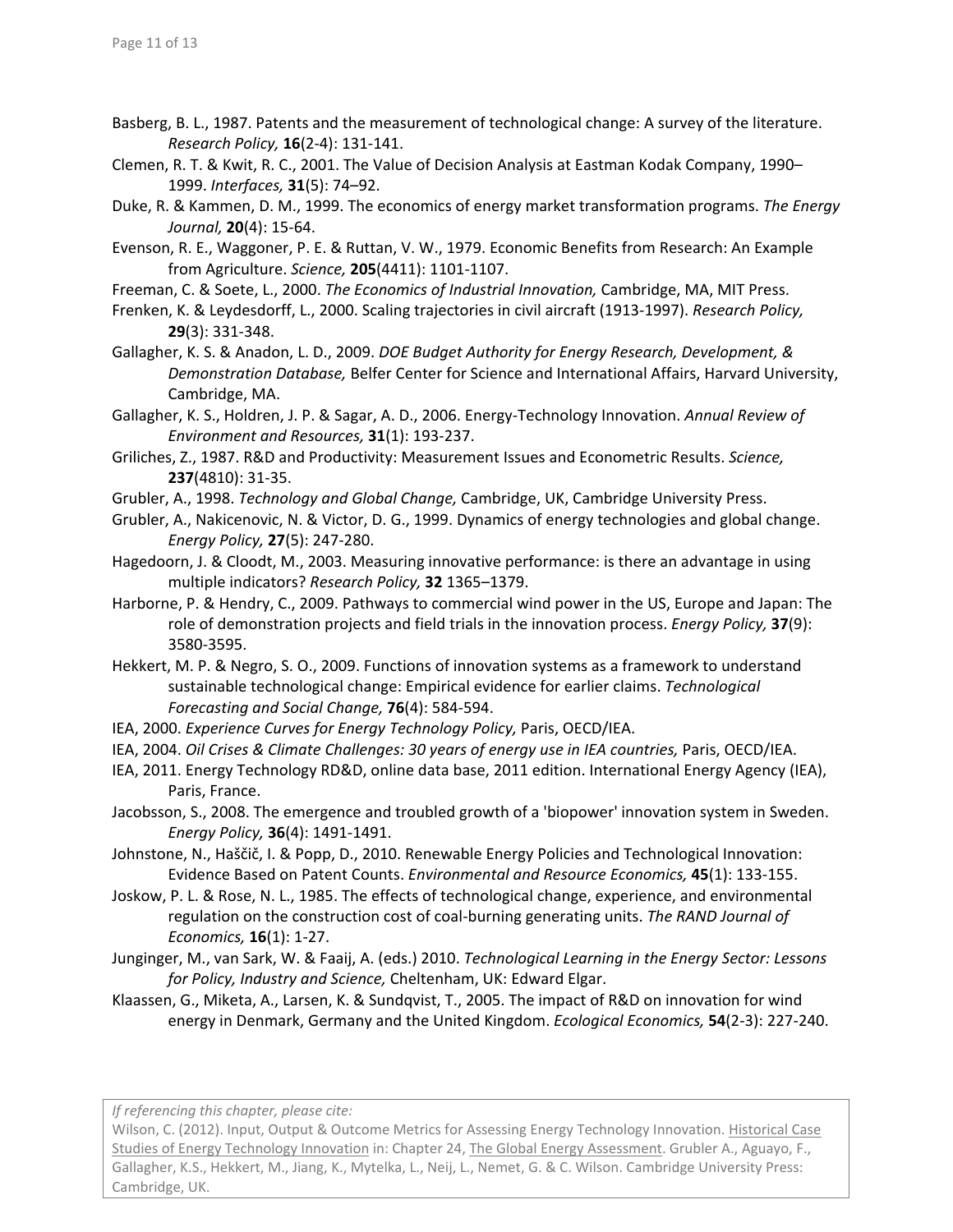- Kouvaritakis, N., Soria, A. & Isoard, S., 2000. Modelling energy technology dynamics: methodology for adaptive expectations models with learning by doing and learning by searching. *International Journal of Global Energy Issues,* **14**(1): 104‐115.
- Loughran, D. S. & Kulick, J., 2004. Demand‐Side Management and Energy Efficiency in the United States. *The Energy Journal,* **25**(1): 19‐43.
- Malerba, F., 2002. Sectoral systems of innovation and production. *Research Policy,* **31**(2): 247‐264.
- Margolis, R. M. & Kammen, D. M., 1999. Evidence of Under‐Investment in Energy R&D in the United States and the Impact of Federal Policy. *Energy Policy,* **27**(10): 575‐584.
- McDonald, A. & Schrattenholzer, L., 2001. Learning Rates for Energy Technologies. *Energy Policy,* **29**(4): 255‐261.
- Miketa, A., 2001. Analysis of energy intensity developments in manufacturing sectors in industrialized and developing countries. *Energy Policy,* **29**(10): 769‐775.
- Miketa, A. & Schrattenholzer, L., 2004. Experiments with a methodology to model the role of R&D expenditures in energy technology learning processes; first results. *Energy Policy,* **32**(15): 1679‐ 1692.
- Nemet, G. F., 2009a. Demand‐pull, technology‐push, and government‐led incentives for non‐ incremental technical change. *Research Policy,* **38**(5): 700‐709.
- Nemet, G. F., 2009b. Interim monitoring of cost dynamics for publicly supported energy technologies. *Energy Policy,* **37**(3): 825‐825.
- Nemet, G. F. & Kammen, D. M., 2007. U.S. energy research and development: Declining investment, increasing need, and the feasibility of expansion. *Energy Policy,* **35**(1): 746‐755.
- Nguyen, P., Saviotti, P. P., Trommetter, M. & Bourgeois, B., 2005. Variety and the evolution of refinery processing. *Industrial and Corporate Change,* **14**(3): 469‐500.
- Noailly, J., 2012. Improving the energy efficiency of buildings: The impact of environmental policy on technological innovation. *Energy Economics,* **34**(3): 795‐806.
- NRC, 2001. *Energy Research at DOE was it Worth it? Energy Efficiency and Fossil Energy Research 1978 to 2000,* Board on Energy and Environmental Systems, National Research Council (NRC), Washington, D.C.
- NRC, 2007. *Prospective Evaluation of Applied Energy Research and Development at DOE (Phase Two),* National Research Council (NRC), Washington, DC.
- OECD, 2009. *Patent Statistics Manual,* Organisation for Economic Cooperation and Development (OECD), Paris, France.
- Peerenboom, J. P., Buehring, W. A. & Joseph, T. W., 1989. Selecting a Portfolio of Environmental Programs for a Synthetic Fuels Facility. *Operations Research,* **37**(5): 689‐699.
- Popp, D., 2005. Lessons from patents: Using patents to measure technological change in environmental models. *Ecological Economics,* **54**(2‐3): 209‐226.
- Rin, D. M., Nicodano, G. & Sembenelli, A., 2006. Public policy and the creation of active venture capital markets. *Journal of Public Economics,* **90**(8‐9): 1699‐.
- Sagar, A. D. & Gallagher, K. S., 2004. Energy technology demonstration and deployment. *In:* Ncep (ed.) *Ending the Energy Stalemate: A Bipartisan Strategy to Meet America's Energy Challenges.* Washington, DC: National Committee on Energy Policy.
- Sagar, A. D. & Holdren, J. P., 2002. Assessing the global energy innovation system: some key issues. *Energy Policy,* **30**(6): 465‐469.
- Sagar, A. D. & van der Zwaan, B., 2006. Technological innovation in the energy sector: R&D, deployment, and learning‐by‐doing. *Energy Policy,* **34**(17): 2601‐2608.

*If referencing this chapter, please cite:*